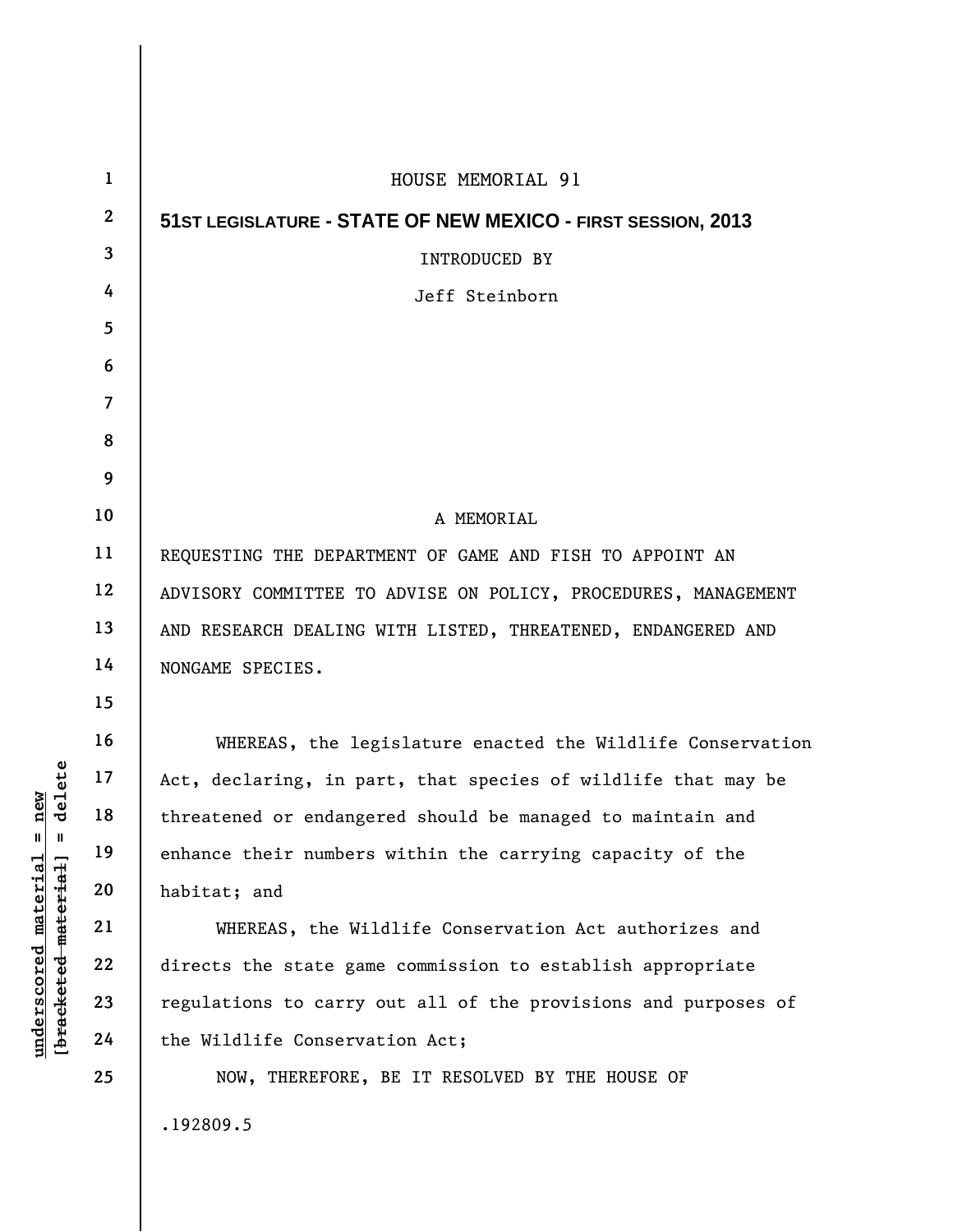**1 2 3 4 5 6**  REPRESENTATIVES OF THE STATE OF NEW MEXICO that the department of game and fish be requested to appoint an advisory committee to advise the commission on policy, procedures, management and research dealing with listed, threatened, endangered and nongame species, and on legislation, including the Wildlife Conservation Act and related statues; and

BE IT FURTHER RESOLVED that the advisory committee consist of seven members, including:

**9 10**  A. at least one member who represents a sportsman, hunting or fishing organization;

B. two members who are wildlife biologists or persons with equivalent academic training related to threatened and endangered species; and

C. at least four members who represent conservation organizations whose focus includes threatened and endangered species; and

BE IT FURTHER RESOLVED that the advisory committee members shall:

A. reside in each congressional district, with no fewer than two and no more than three members from any one district;

B. serve staggered terms of three years and no more than two consecutive terms;

C. reflect a diversity of academic or professional backgrounds; and

.192809.5

 $- 2 -$ 

 $b$ racketed material] = delete **[bracketed material] = delete**  $underscored material = new$ **underscored material = new**

**7** 

**8** 

**11** 

**12** 

**13** 

**14** 

**15** 

**16** 

**17** 

**18** 

**19** 

**20** 

**21** 

**22** 

**23** 

**24** 

**25**